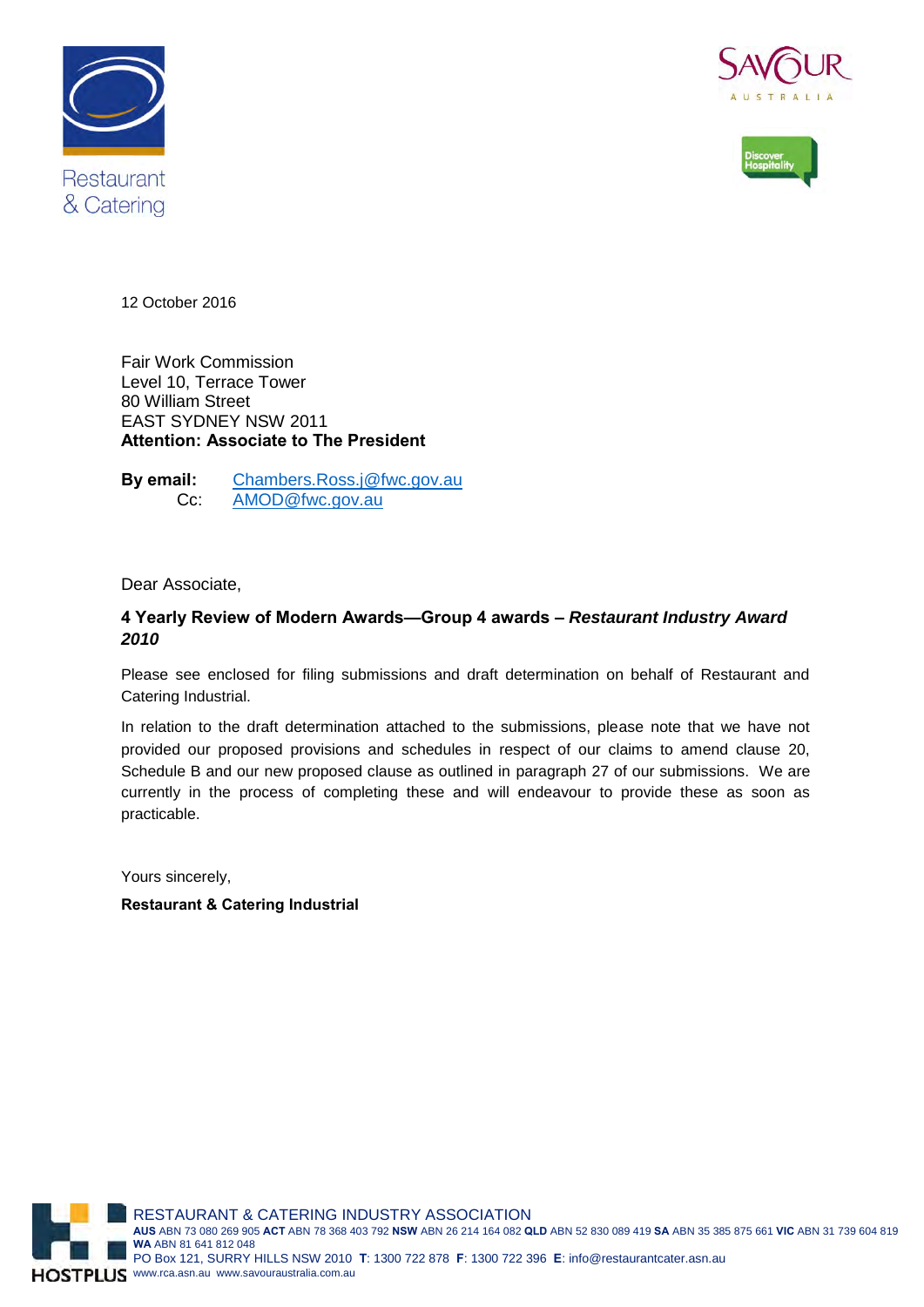

**IN THE FAIR WORK COMMISSION**

## **FOUR YEARLY REVIEW OF MODERN AWARDS**

**RESTAURANT INUDSTRY AWARD 2010 MATTER NO.: AM2014/284**

> **OUTLINE OF SUBMISSIONS 12 OCTOBER 2016**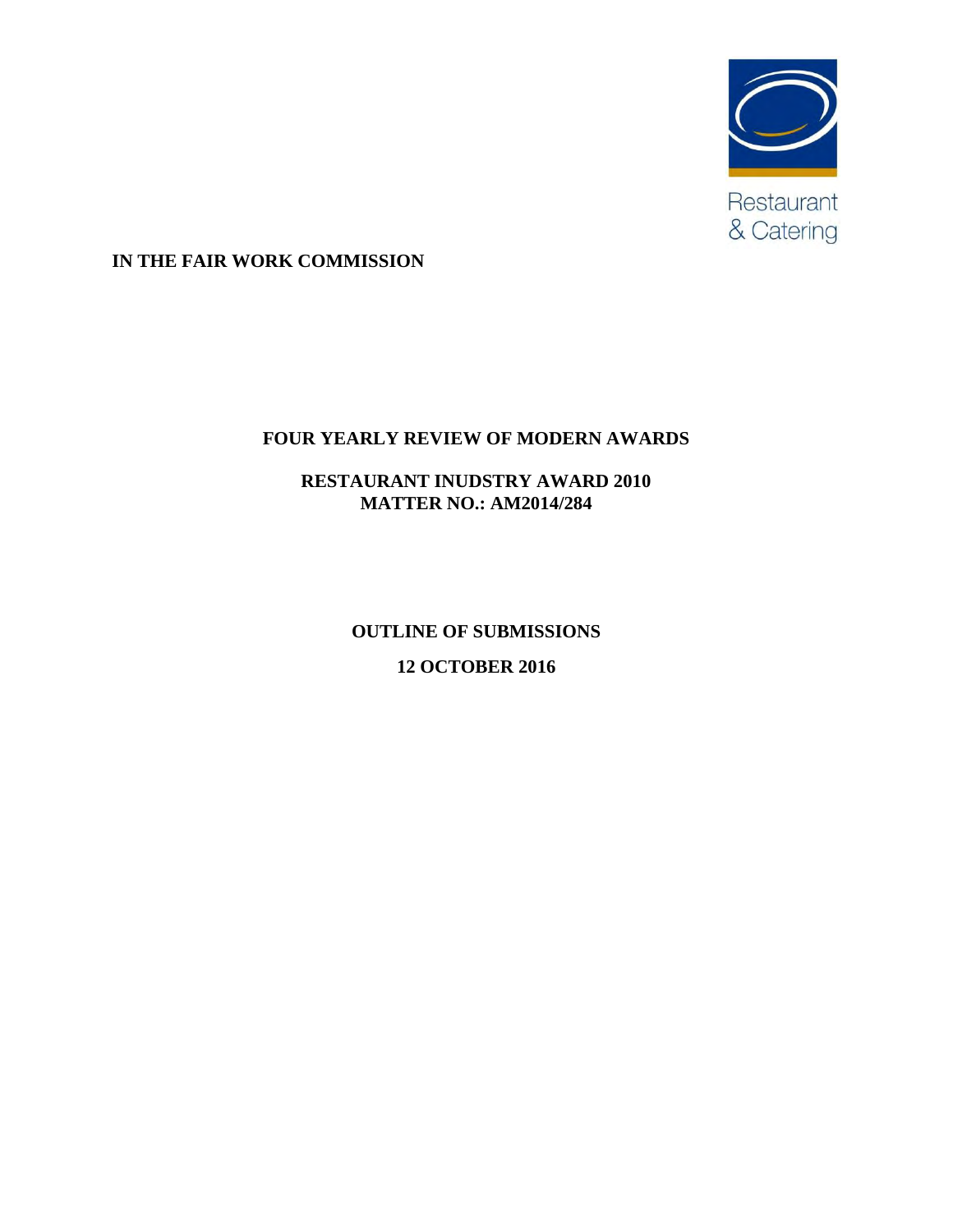- 1. These submissions are made in response to the Fair Work Commission's statement and directions dated 26 August 2016.
- 2. Restaurant & Catering Industrial (RCI) rely on its submissions filed on 2 March 2015 and confirms that it seeks to pursue the variations in the *Restaurant Industry Award 2010*  ("**Restaurant Award**") as outlined in its 2 March 2015 submissions, save for paragraph 11 of the submissions, relating to the annualised salaries provision, as this claim has now been referred to a separate Full Bench to be dealt with as a common matter.
- 3. Annexed herein is the proposed draft determination encompassing all of the variations sought.
- 4. Restaurant & Catering Industrial is a Registered Organisation under the Fair Work (Registered Organisations) Act 2009 and represents the industrial interests of restaurants, cafes, food and catering businesses across Australia.
- 5. The industry turns over some twenty-four billion per annum and anticipates further employment growth of in the next twelve months. Approximately sixty-three percent of the industry earns an average two percent after tax and the overall average is only four percent. The industry has not seen an improvement in profit in recent times.
- 6. The restaurant industry comprises fifty-eight percent of the hospitality industry and some sixty-two percent of employment in the industry. The average number of employees per business is approximately eight.

#### **Legislative Context**

- 7. Section 156(2)-(5) of the *Fair Work Act 2010* (**FW Act**) prescribes the steps to be followed by the Commission in conducting a 4 yearly review of modern awards, thus:
	- *"(2) In a 4 yearly review of modern awards, the FWC: (a) must review all modern awards; and*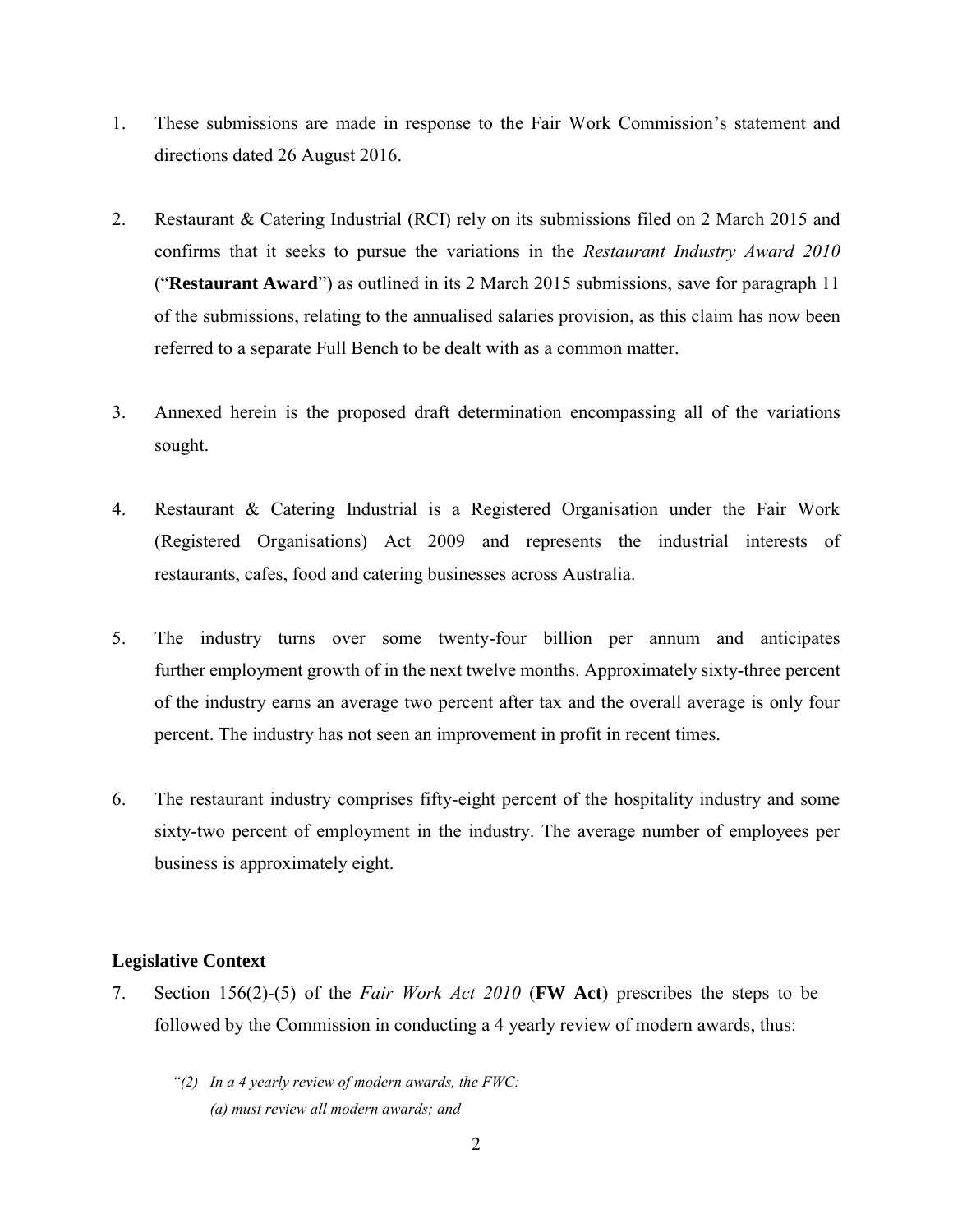*(b) may make:*

*(i) one or more determinations varying modern awards; and*

*(ii) one or more modern awards; and*

- *(iii) one or more determinations revoking modern awards.*
- *(c) must not review, or make a determination to vary, a default fund term of a modern award." Note 1: Special criteria apply to changing coverage of modern awards or revoking modern awards (see sections 163 and 164).*

*Note 2: For reviews of default fund terms of modern awards, see Division 4A. Variation of modern award minimum wages must be justified by work value reasons*

- *(3) In a 4 yearly review of modern awards, the FWC may make a determination varying modern award minimum wages only if the FWC is satisfied that the variation of modern award minimum wages is justified by work value reasons.*
- *(4) Work value reasons are reasons justifying the amount that employees should be paid for doing a particular kind of work, being reasons related to any of the following:*
	- *(a) the nature of the work;*
	- *(b) the level of skill or responsibility involved in doing the work;*
	- *(c) the conditions under which the work is done.*

*Each modern award to be reviewed in its own right*

- *(5) A 4 yearly review of modern awards must be such that each modern award is reviewed in its own right. However, this does not prevent the FWC from reviewing 2 or more modern awards at the same time."*
- 8. Section 134 of the FW Act requires the Commission to ensure that modern awards, together with the National Employment Standards, provide a fair and relevant minimum safety net taking into account, *inter alia, the need to promote social inclusion through increased workforce participation* (s.134(1)(c)); *the need to promote flexible modern work practices and the efficient and productive performance of work* (s.134(1)(d)); *the principle of equal remuneration for work of equal or comparable value* (s.134(1)(e)); and *the likely impact of any exercise of modern award powers on business, including on productivity, employment costs and the regulatory burden* (s.134(1)(f)); and *the need to ensure a simple, easy to understand, stable and sustainable modern award system for Australia that avoids unnecessary overlap of modern awards* (s.134(1)(g)); and *the likely impact of any exercise of modern award powers on employment growth, inflation and the sustainability, performance and competitiveness of the national economy* (s.134(1)h))*.*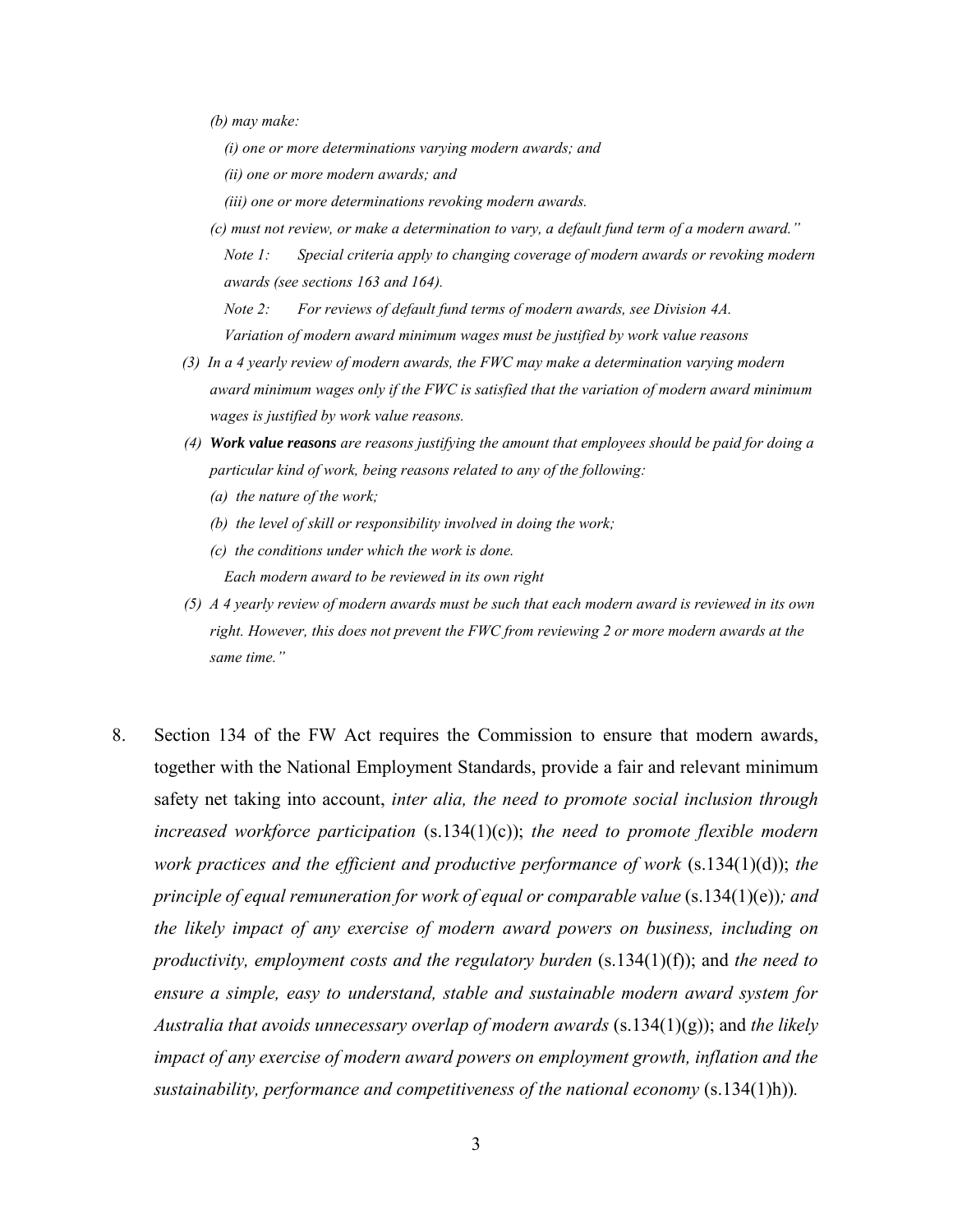#### **Previous decisions**

9. In the Commission's decision of the 4 Yearly Review of Modern Awards: Preliminary Jurisdictional Issues<sup>1</sup> the review process was outlined as follows:

> *[24] In conducting the Review the Commission will also have regard to the historical context applicable to each modern award. Awards made as a result of the award modernisation process conducted by the former Australian Industrial Relations Commission (the AIRC) under Part 10A of the Workplace Relations Act 1996 (Cth) were deemed to be modern awards for the purposes of the FW Act (see Item 4 of Schedule 5 of the Transitional Act). Implicit in this is a legislative acceptance that at the time they were made the modern awards now being reviewed were consistent with the modern awards objective. The considerations specified in the legislative test applied by the AIRC in the Part 10A process is, in a number of important respects, identical or similar to the modern awards objective in s.134 of the FW Act.[14](https://www.fwc.gov.au/documents/decisionssigned/html/2016FWCFB3177.htm#P286_14990) In the Review the Commission will proceed on the basis that prima facie the modern award being reviewed achieved the modern awards objective at the time that it was made.' [15](https://www.fwc.gov.au/documents/decisionssigned/html/2016FWCFB3177.htm#P287_15230)2*

- 10. RCI submits that the Commission should not detract from the precedent set by its predecessor in reviewing the Restaurant Award. In particular, it should have particular regard to the operational requirements of the restaurant and catering industry.
- 11. It is important to note that in creating the Restaurant Award. the AIRC adopted the direction from the Minister as outlined in s27A. See also paragraph 10 below.

<sup>1</sup> [\[2014\] FWCFB 1788.](https://www.fwc.gov.au/documents/decisionssigned/html/2014fwcfb1788.htm)

<sup>2</sup> Ibid [24].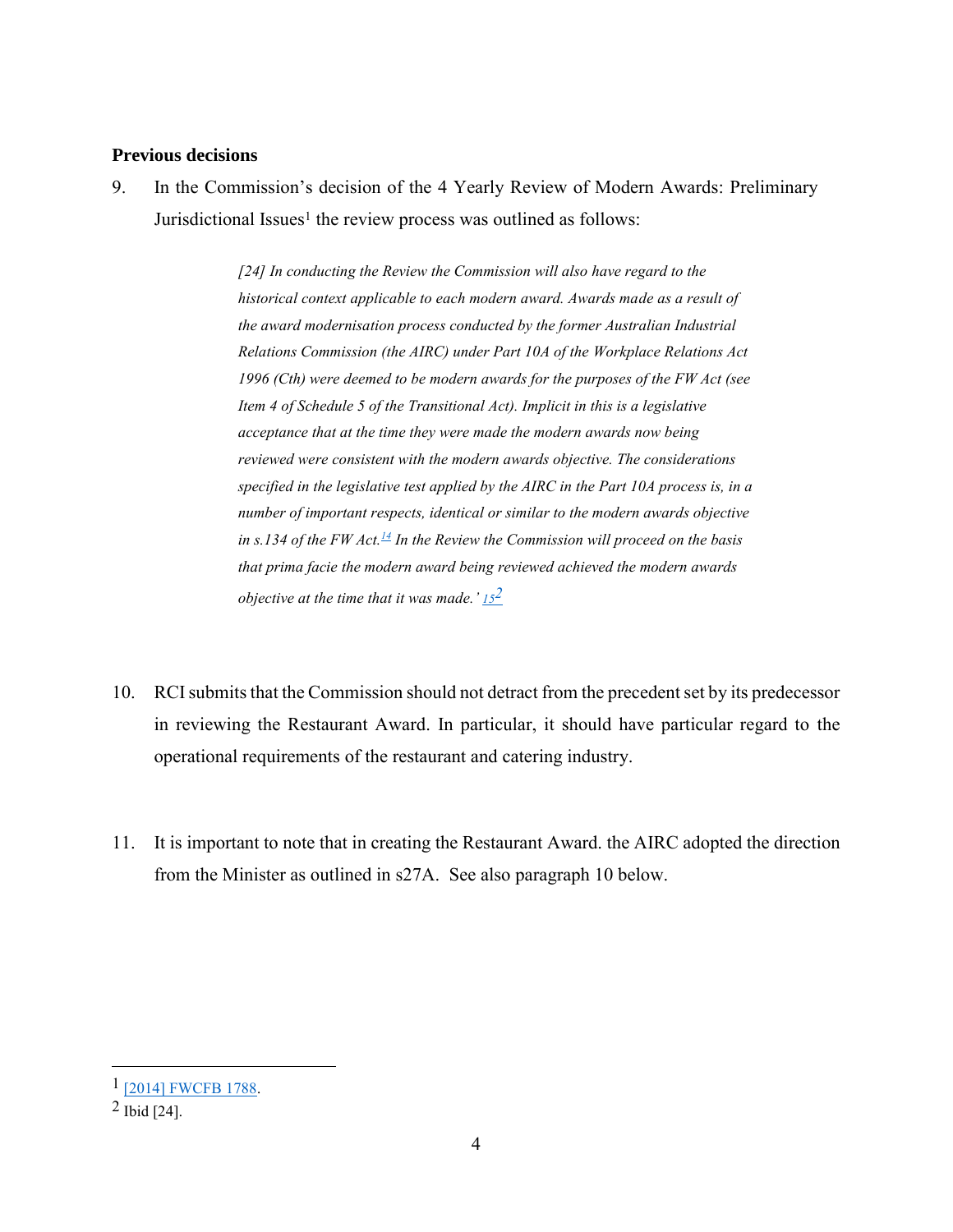#### **Award History**

- 12. The creation of the Restaurant Award was completed during the award modernisation stage in 2009 by this Commission's predecessor, the Australian Industrial Relations Commission (**AIRC**). Prior to the inception of the Restaurant Award, the restaurant and catering industry was covered by the *Hospitality Industry (General) Award 2010* ("**Hospitality Award**") which came into effect on 1 January 2010, pursuant to an award modernisation request from the Minister for Employment and Workplace Relations in accordance with s.576C(1) of the *Workplace Relations Act 1996* on 28 March 2008.3
- 13. The Minister's request was on 28 May 2008, directing the Commission to create a separate modern award for the restaurant and catering industry:

*"27A. The Commission should create a modern award covering the restaurant and catering industry, separate from those sectors in the hospitality industry providing hotelier, accommodation or gaming services. The development of such a modern award should establish a penalty rate and overtime regime that takes account of the operational requirements of the restaurant and catering industry, including the labour intensive nature of the industry and in [sic] the industry's core trading times.*" 4

- 14. In creating the restaurant award, the AIRC was guided by the pre-reform restaurant awards, NAPSAs, the *Hospitality Industry (General) Award 2010,* as well as the varied consolidated request from the Minister (see above).
- 15. In creating the Restaurant Award, the AIRC determined to follow the Minister's amended request

*"[193] We understand the 28 May 2009 variation to the consolidated request to require the Commission to make a modern award which takes account of the operational requirements of the restaurant and catering industry, including the labour intensive nature of the industry and the industry's core trading times, particularly in considering the penalty rate and overtime regime. Our task is to establish a modern award with appropriate terms and conditions for the industry, having regard to the terms of the consolidated request as varied, and having regard to the content of relevant pre-reform awards and NAPSAs and the weight of coverage of those industrial instruments."* Emphasis added.

<sup>3</sup> [\[2009\] AIRCFB 555.](http://www.airc.gov.au/awardmod/databases/rest/Decisions/2009aircfb555.htm) 

<sup>4</sup> [Variation of Award Modernisation Request Under Section 576C\(4\).](http://www.airc.gov.au/awardmod/download/request_variation_290509.pdf)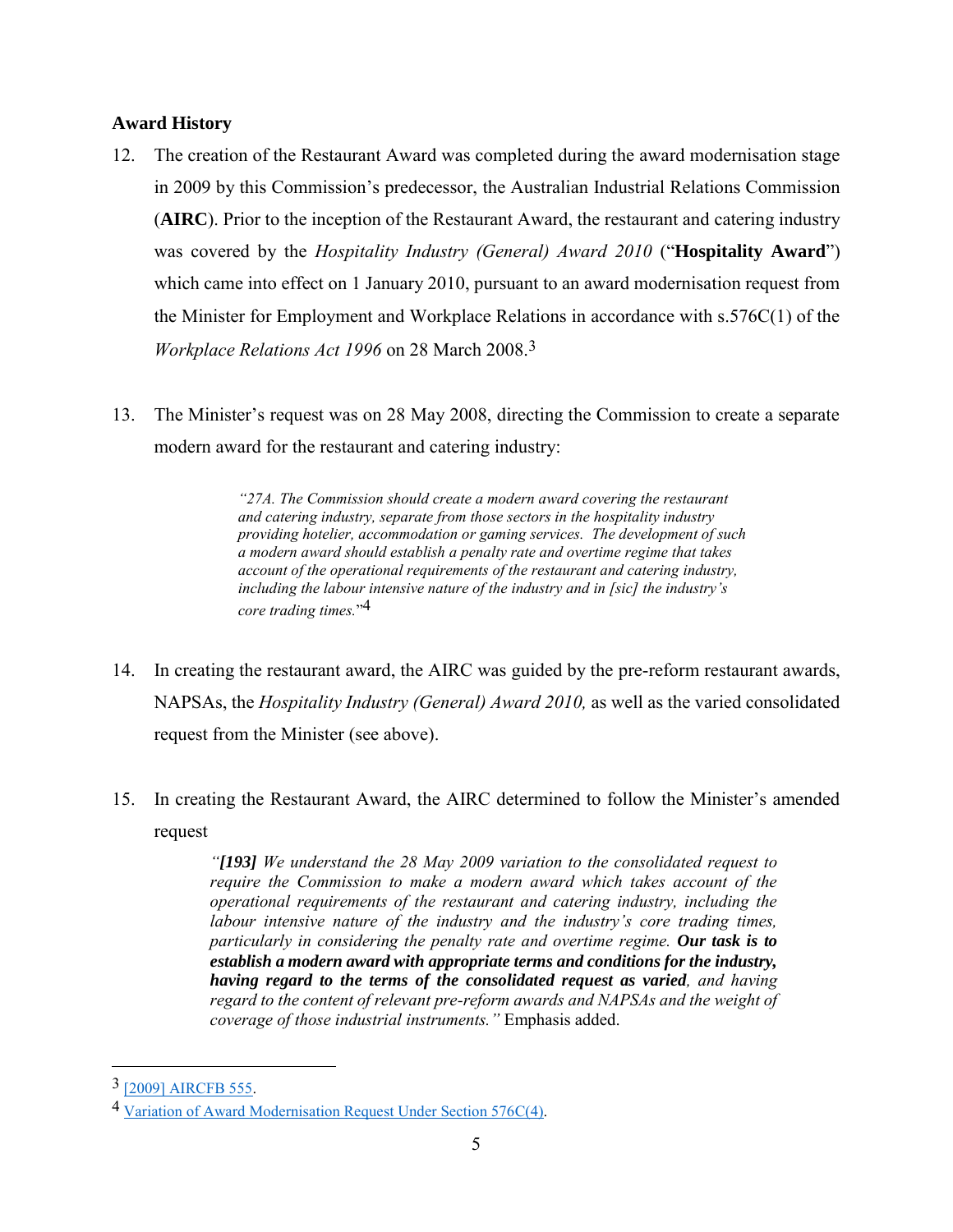- 16. In addition to the matters which have already been dealt with or are currently being dealt with by this Commission, which do not form part these claims, RCI considers that the claims outlined in these submissions are necessary to achieve the aforementioned legislative requirements. Further, RCI's proposed changes to the Restaurant Award are necessary, having regard to the significant changes within the environment in which the industry operates, which have evolved over time since the creation of the Restaurant Award. RCI submits that a review of the Restaurant Award is imperative in light of the requirements under section 134 FW Act, as outlined in paragraph 5 above. RCI accordingly proposes the following changes to the Restaurant Award.
- 17. **Clause 1 (Award Title)** RCI submits that it is appropriate to amend the title of the award to read: *"Restaurant, Café and Catering Industry Award 2010"* as this would accurately reflect the variation RCI is seeking in clause 4 relating to coverage (see paragraph 15 below). RCI submits that the variation is appropriate as restaurants and caterers can be classified in the same category in terms of the type of services they provide, as both are in the business of selling food. In contrast, the hotels and clubs are in the business of selling liquor and and offering gaming services.
- 18. Further, the operational requirements that apply to the restaurant industry equally apply to the catering industry, and can similarly be distinguished from the operational requirements of the hospitality, clubs and gaming industries.
- 19. **Clause 3 (Definitions)** the definitions section of the Award, in particular *"appropriate level of training"* should be varied to reflect the classification levels and requirements as determined by the appropriate training and educational bodies, which incorporates any changes made by these training and education bodies from time to time.

RCI will adduce reports and witness statements from representatives of relevant training and educational bodies.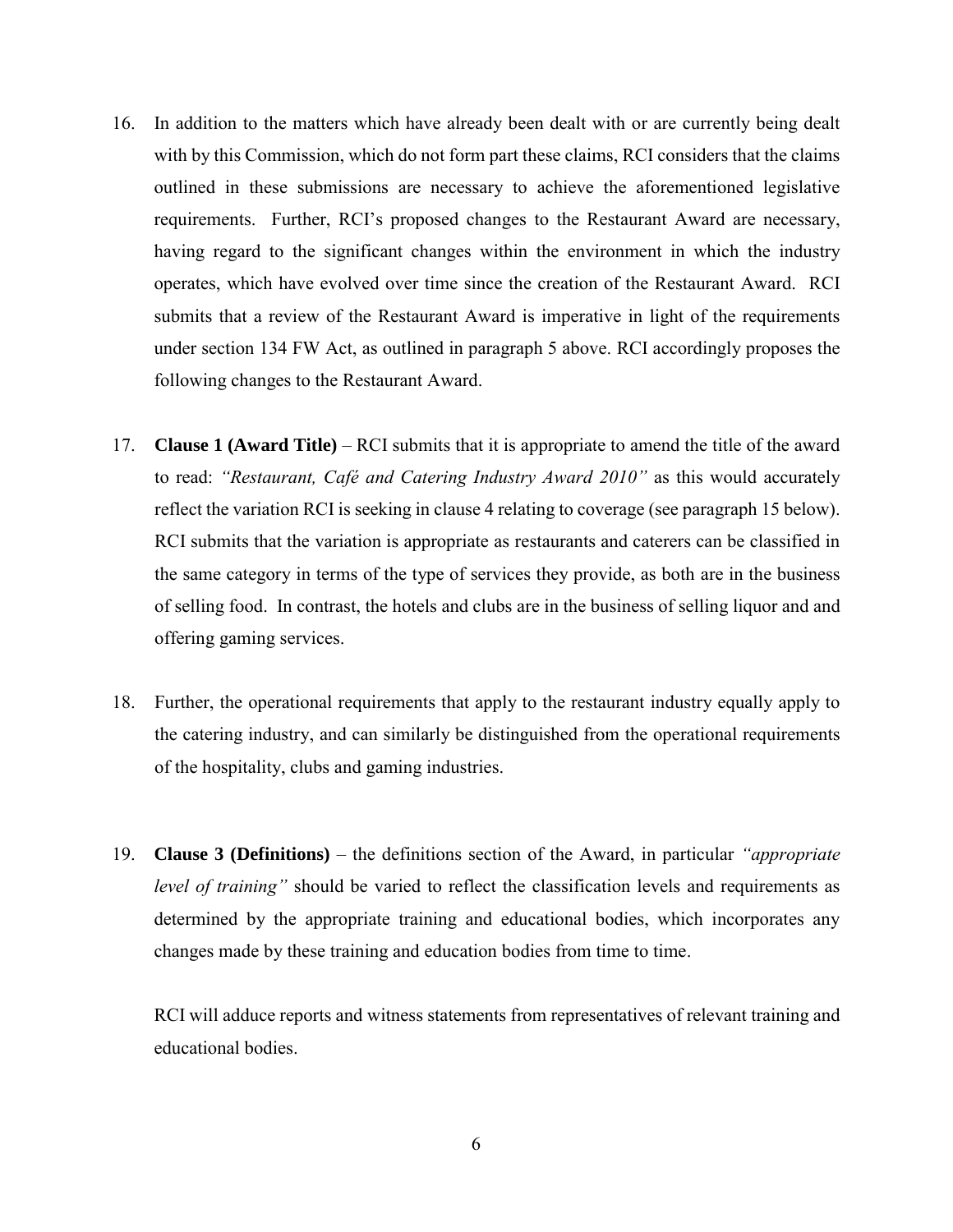20. **Clause 4 (Coverage)** – RCI submits that it is necessary to include in the coverage provision of the Restaurant Award, the term 'stand-alone caterers' who represent a sizeable number of RCI membership. In considering the coverage provision at the 2009 award modernisation stage, the AIRC noted:

> *"[185] In its Stage 4 submission of 24 July 2009 the Australian Government clarified the intention of the variation to the request in these terms:*

#### *"Scope of the modern award*

*10 The Minister's variation to the request that 'restaurant and catering' be removed from coverage under the HIGA (the Hospitality Award) is intended to refer to those restaurants and catering activities that are operated as part of a restaurant business.*

*11 The variation is not aimed at stand-alone catering businesses such as those operating on a contract basis in the airline, defence or mining industries. Nor is it directed towards eateries established within licensed clubs, hotels or other similar premises.*

*12 The Government considers that these types of restaurant and catering businesses have a very different operating base to restaurants and should remain covered by the broader Hospitality Award."5*

RCI submits that it is not necessary to limit the coverage of 'catering activities' to only those types of activities that are associated with or operated as part of a restaurant. Further the definition ascribed to 'stand-alone catering' are too restrictive, as other types of catering services are provided, which do not necessarily come within the confines of the examples given in subparagraph 11 above.

There are many variations to the types of services that catering businesses offer. One which is nowadays very common include catering services coupled, which may include venue hire. Typically, the types of businesses RCI's members are engaged in include providing catering services for weddings, birthdays, anniversaries and other special occasions. The type of activities these businesses engage in would be appropriately described as 'stand-alone caterers' or 'contract caterers'.

<sup>5</sup> [\[2009\] AIRCFB 865](http://www.airc.gov.au/awardmod/databases/rest/Decisions/2009aircfb865.htm).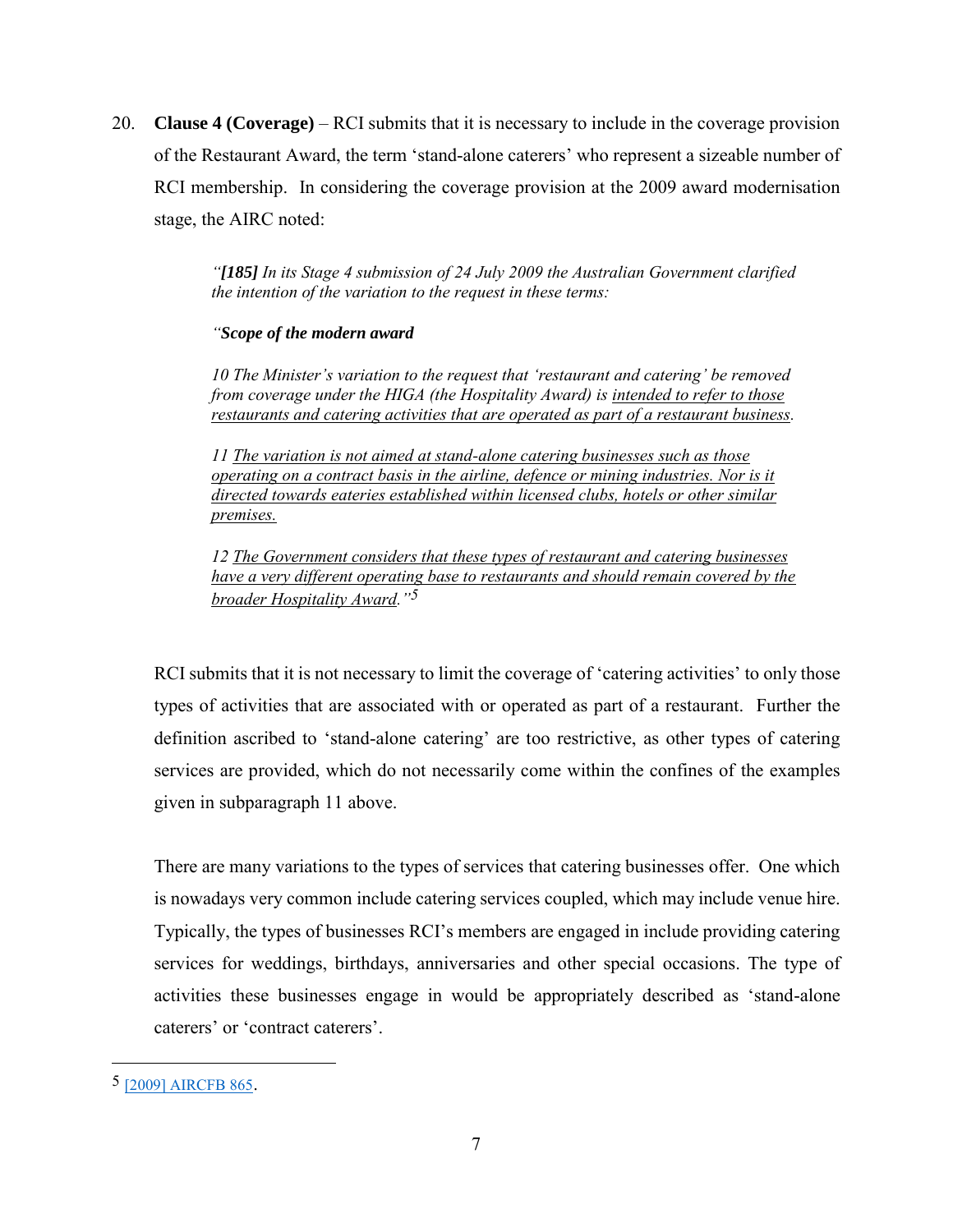RCI therefore submits that 'contract caterers' should be removed as an exempted activity in clause 4.8(a) of the Restaurant Award.

RCI will adduce lay witness statements to support its claim.

21. **Clause 15 (Junior employees)** – AIRC relied upon Federal award and two Queensland NAPSAs in creating this provision:

> *"[206] We have included the requirement to pay adult wages to juniors engaged in the service of liquor by juniors in the exposure draft, reflecting Federal award provisions and the provisions of the two Queensland NAPSAs."6*

RCI submits that in light of significant changes within the industry, it is appropriate to remove the requirement in the provision to pay junior employees who serve alcohol at the full adult rate. In doing so, a revision of the whether the type of service and activity being undertaken by junior employees who are currently captured under this provision are properly classified as constituting the service of alcohol. RCI submits that junior employees who would be appropriately covered under this provision are those employees who receive orders and payment for alcohol. Typically, due to the change in practices of the industry and the duties assumed by junior employees, these employees occasionally deliver alcohol to customers, without receiving orders or payment. As such, these junior employees should be classified as properly engaging in the service of liquor, as prescribed by the provision and should not be paid at the full adult rate.

RCI will adduce lay witness evidence to support its claim to amend this provision.

22. **Clause 20 and Schedule B (Classification structure and wage levels)** – RCI submits that due to the changing environment and operational requirements of the industry, it is imperative to amend the classification structure to properly reflect current work activities, as well as identify any work activities which no longer apply and should therefore be removed. In order to achieve this, RCI proposes reducing the current six levels of classification structure to four levels of classification structure.

<sup>6</sup> [Ibid](http://www.airc.gov.au/awardmod/databases/rest/Decisions/2009aircfb865.htm) at paragraph 206.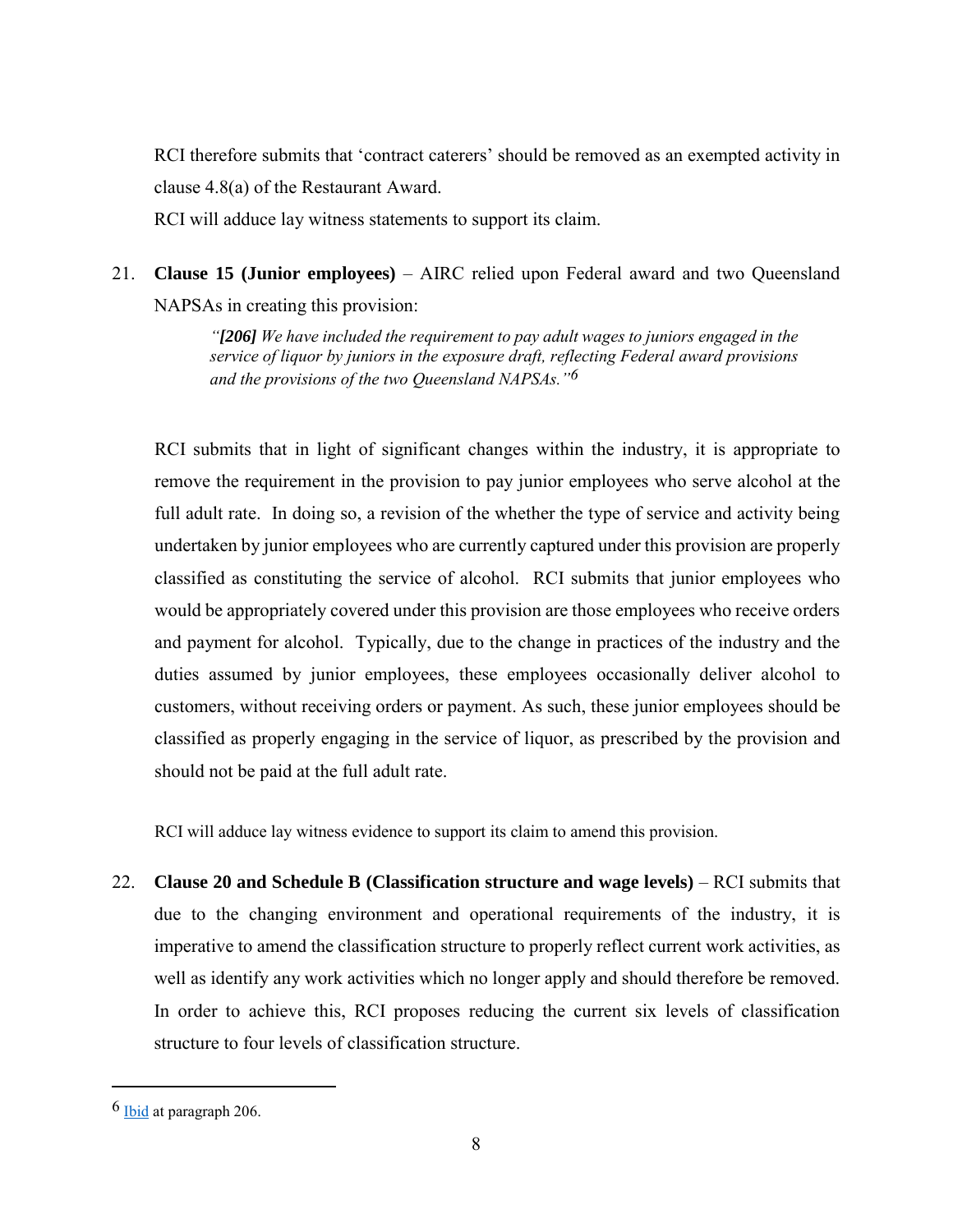RCI will adduce lay witness evidence to support its claim to amend this provision.

23. **Clause 27 (Payment of wages)** – It is submitted that this provision was created at a time when the main form of payment of wages was by either cash or cheque payment. As such, RCI submits that this provision is outdated and restrictive in a modern world where payment of wages can be made in many forms, such as by cash, cheque, electronic funds transfer (EFT) via computer or other electronic devices on any day of the week. It is necessary therefore to remove the restriction that wages and other entitlements must be paid on any day except on Friday, Saturday, or Sunday. This would alleviate the administrative burden currently experienced by employers in this industry. RCI further submits that an appropriate alternative provision would be similar to the payment of wages provision in the *General Retail Industry Award 2010.*

RCI will adduce expert evidence to support its claim to amend this provision.

- 24. **Clause 31 (Hours of work)** RCI no longer presses this claim.
- 25. **Clause 32 (Meal breaks)**  this provision was derived from the *Hospitality Industry (General) Award 2010.* RCI submits that hotels and accommodation industries have operational requirements that are very different to the operational requirements of the restaurant and catering industry. For example, in a restaurant environment on any given day, staff typically commence their work hour at 5:00pm to set up and prepare for dinner service for approximately one hour. Staff will then take a thirty-minute break prior to serving customers at 6:30pm. Staff generally continue dinner service from 6:30pm and will have a fifteen-minute break at 10:30pm, before undertaking their final duties and finishing for the evening. RCI therefore submits that it is necessary to delete subclauses 32.3 and 32.4.

RCI will adduce lay witness evidence to support its claim to amend this provision.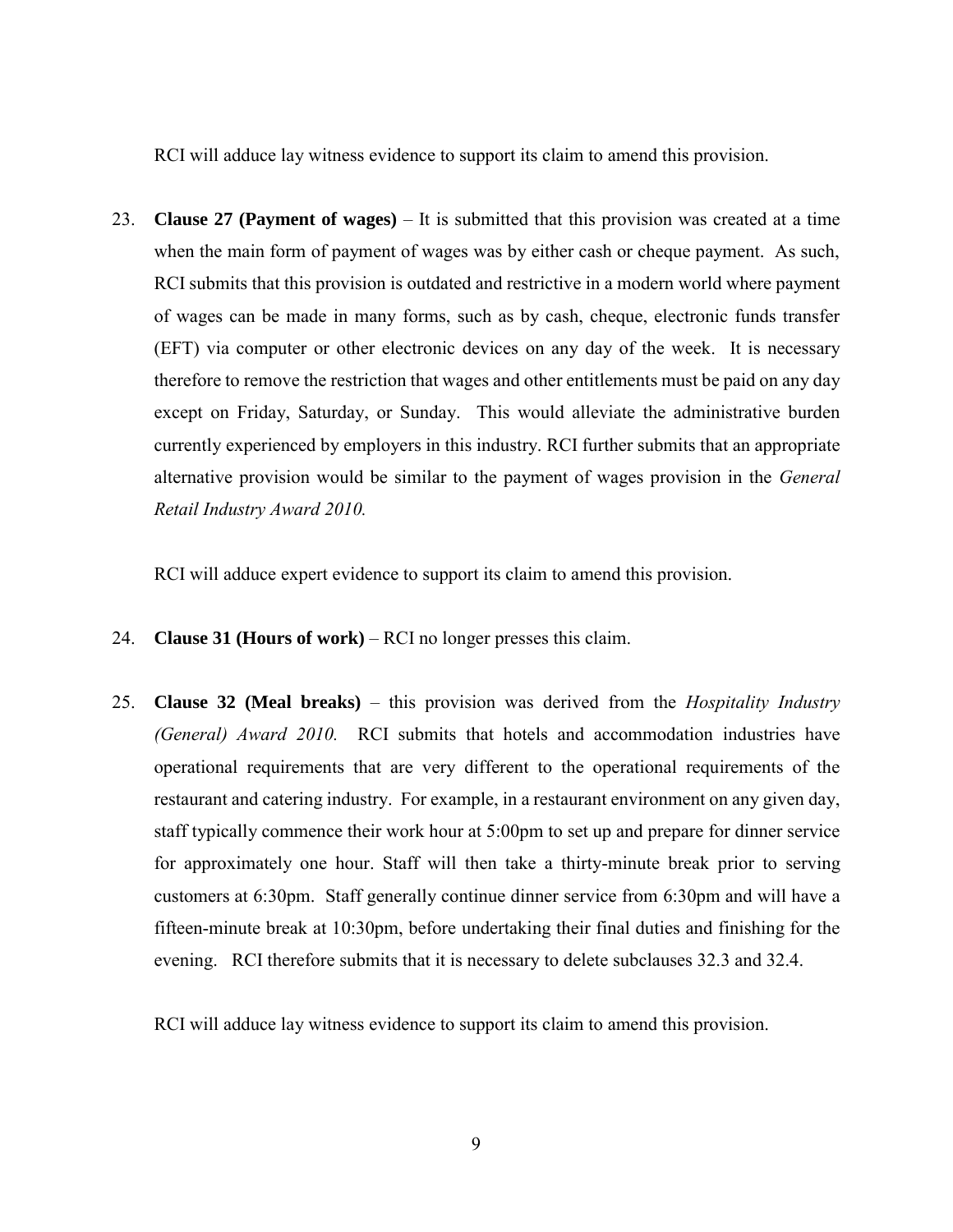26. **Clause 33 (Overtime)** – the AIRC in their 25 September 2009 Statement determined that there was no requirement to include any provisions relating to 'rostered days off' (RDOs) on the basis that there was no occurrence of this type of provision in the industry and is therefore unnecessary:

> *"[222] We have not included any provisions dealing with rostered days off (RDOs) in the exposure draft. We are unaware of the incidence of RDOs in the industry and the necessity, or otherwise, for the retention of these provisions. We invite further information on the question." 7*

It is noted that the provision was borrowed from the *Mining Industry Award 2010.* RCI submits that to avoid any inconsistency within the Restaurant Award, the meaning of the term 'rostered days off' should be amended to mean 'non-working day', as the current interpretation of RDO has the general industrial meaning a 'paid day off', which causes significant confusion.

RCI will adduce lay witness evidence to support its claim to amend this provision.

27. **New clause (Deductions for accommodation and meals)** – RCI seeks to insert a new provision in the Restaurant Award to deal with giving employers the opportunity to account for non-monetary benefits provided to staff. The practical application of this proposed provision would enable employers to deduct an amount (at market rate) from employees' wages for any provision of meals and accommodation to employees.

RCI will adduce lay witness evidence to support its claim to amend this provision.

<sup>7</sup> [\[2009\] AIRCFB 865.](http://www.airc.gov.au/awardmod/databases/rest/Decisions/2009aircfb865.htm)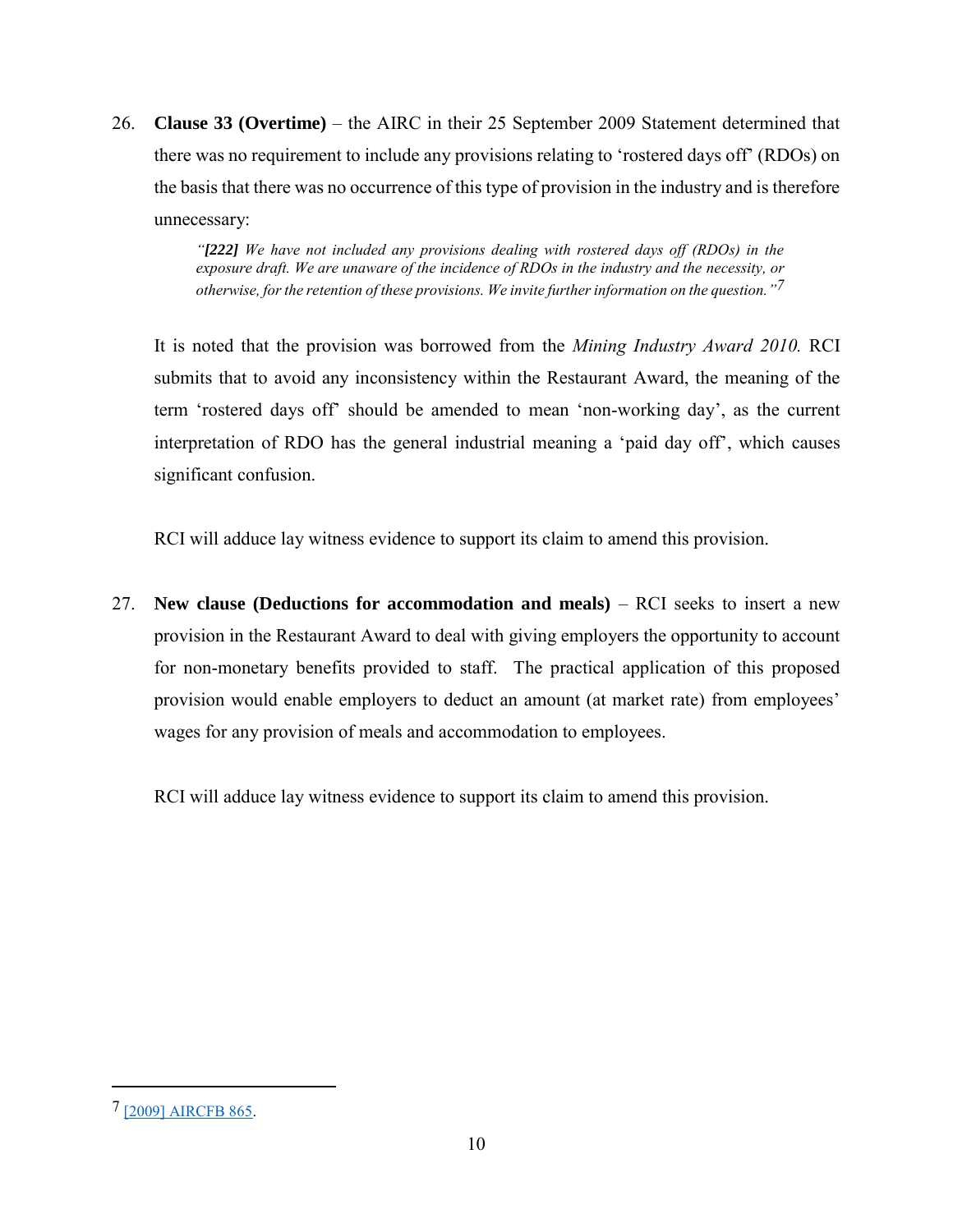

**FAIR WORK** COMMISSION

# **DRAFT DETERMINATION**

# **RESTAURANT INDUSTRY AWARD 2010** [MA000119]

Restaurant Industry

### 4 YEARLY REVIEW OF MODERN AWARDS – GROUP 4

SYDNEY, 2016

- A. Further to the decision [] FWCFB ] issued by the Fair Work Commission on , the *Restaurant Industry Award 2010* is varied as follows:
	- 1. By deleting the current title of the award and replacing with the following:

## **Restaurant, Café and Catering Industry Award 2010**

- 2. By amending clause 3 of the award as follows:
	- (a) Delete the current definition of *"appropriate level of training"* in clause 3.1 and replace with the following:

*"appropriate level of training means classification levels as prescribed by the Travel, Tourism and Hospitality Industry Reference Committee of the Australian Industry and Skills Committee."* 

(b) Delete the definition of *"restaurant industry"* in clause 3.1 and insert the following: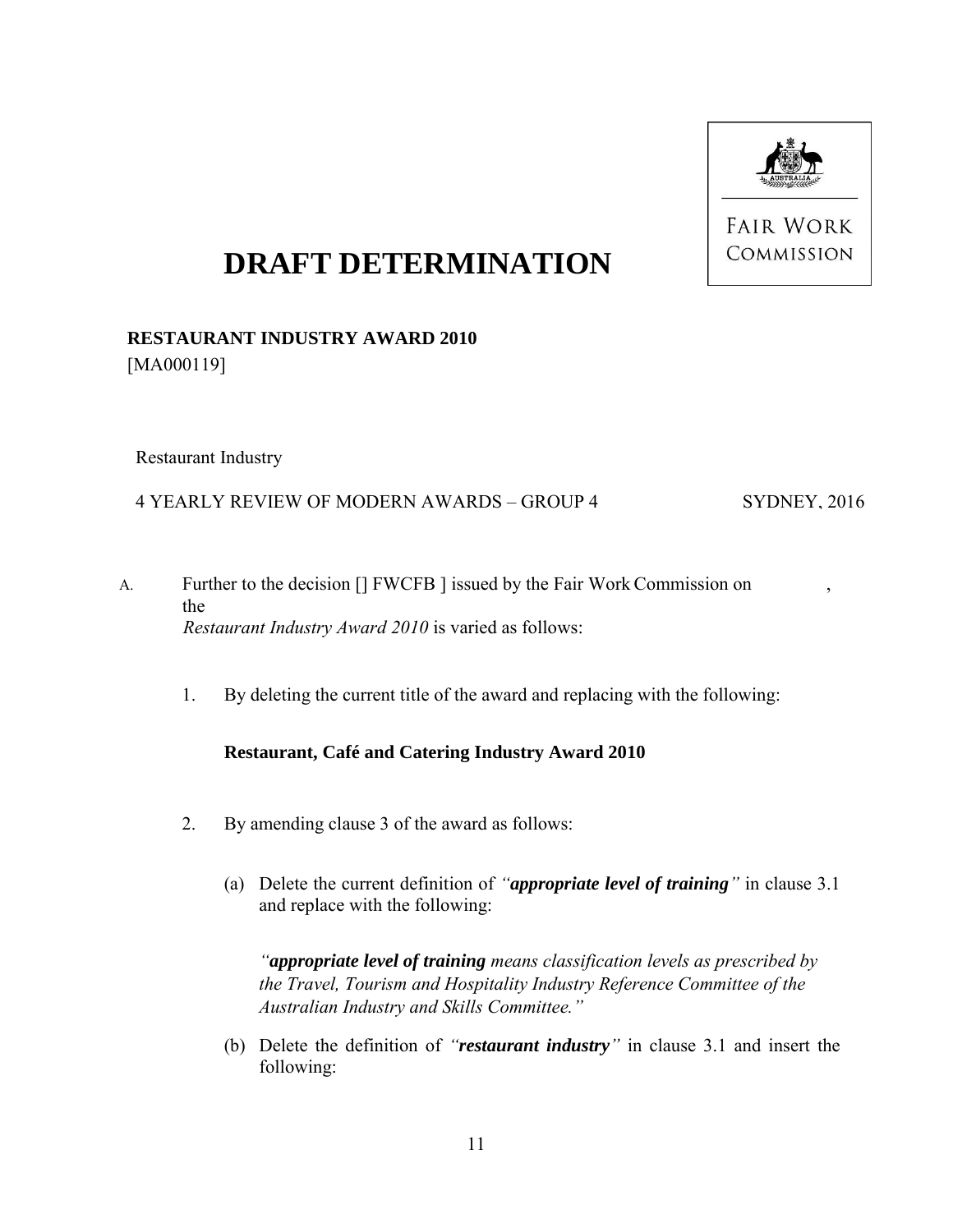"**restaurant industry** means restaurants, stand-alone or contract caterers, reception centres, night clubs, cafes and roadhouses, and includes any tea room, café, and catering by a restaurant business but does not include a restaurant operated in or in connection with premises owned or operated by employers covered by any of the following awards:

- **(a)** *Hospitality Industry (General) Award 2010*
- **(b)** *Registered and Licensed Clubs Award 2010*; or
- **(c)** *Fast Food Industry Award 2010"*
- 3. By deleting subclause 4.8(a) and replacing with the following:

*"(a) Accommodation services on a contract or fee-for-service basis;"*

4. By deleting the following wording from sub-clause 15.1:

*"Junior employees working as liquor service employees must be paid at the adult rate of pay in clause 20.1 for the classification for the work being performed."*

5. By deleting the existing clause 27 and replacing with:

*"All wages including overtime and other entitlements may be paid on any day of the week."*

- 6. By deleting sub-clauses 32.3 and 32.4.
- 7. By deleting the words "rostered day off" in sub-clause 27.3 and replacing with: *"non-working day"*
- 8. By deleting the words "rostered day off" in sub-clause 31.6(b) and replacing with: *"non-working day"*
- 9. By deleting the words "rostered day off" in sub-clause 33.2(d) and replacing with: *"non-working day"*